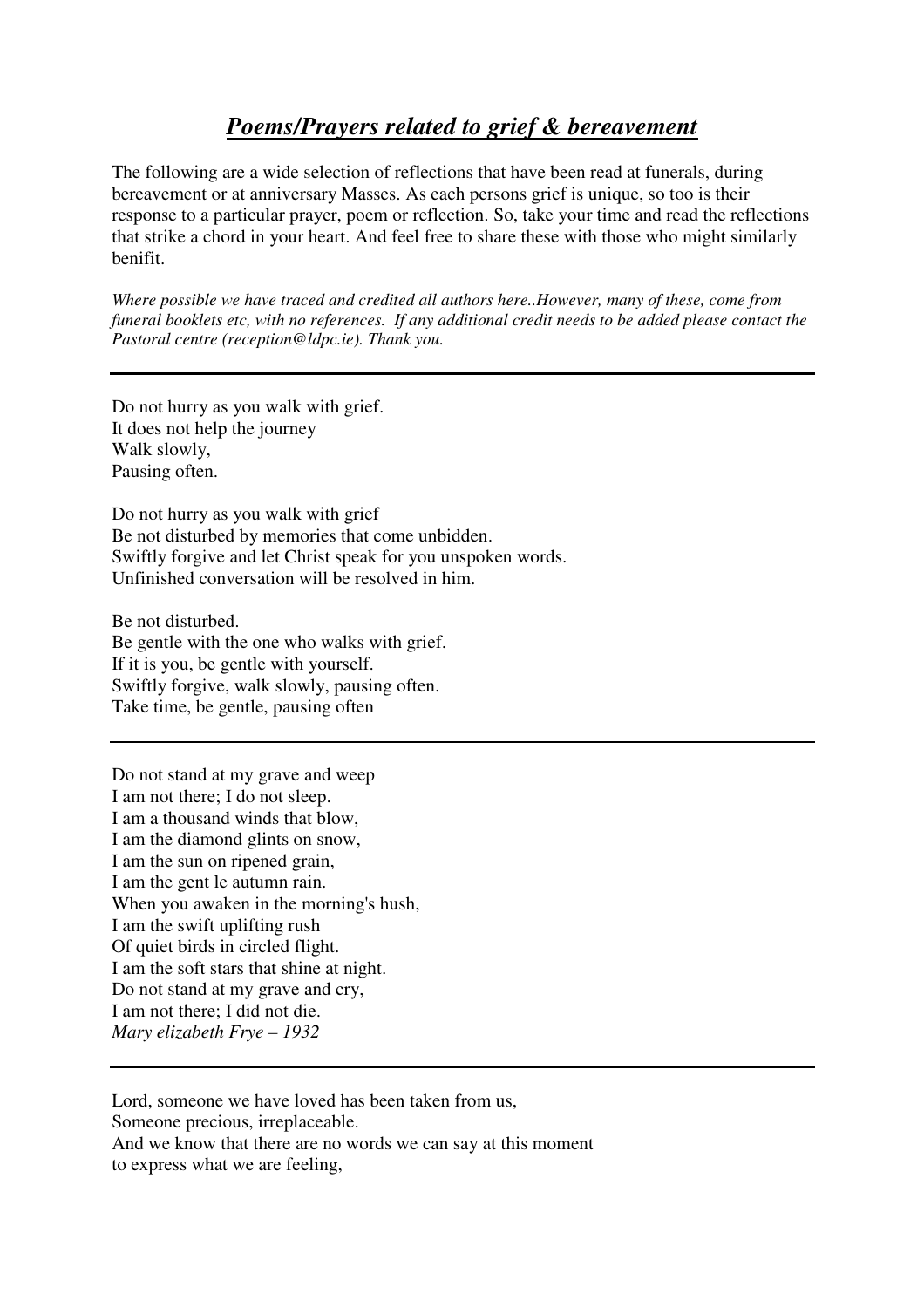No words that can alleviate our sorrow Or take away the pain.

So we come this evening simply to bring you our grief, the shock and the pain, The emptiness, the anger and the despair, The loneliness, the fear and the uncertainty Which at times still overwhelms us. We come bringing those honestly before you, And asking for strength in the times of darkness.

Hold on to us, Even when we find it hard to hold on to you. Be very near, Even when we feel you to be very far away. Support us in the weeks and months and yes even the years ahead.

Grant us your comfort, as you have promised, Until the time finally comes when we can look back Not just with pain but thanksgiving Not just with sorrow but with joy.

Lord, support us all the day long, Until the shadows lengthen, and the evening comes, And the busy world is hushed, And the fever of life is over, And our work is done. Then in your mercy, Grant us a safe lodging, And a holy rest, And peace at the last.

When I am gone, release me, let me go, I have so many things to see and do, You mustn't tie yourself to me in tears Be happy that we had so many years, I gave to you my love, you can only guess, How much you gave to me in happiness, I thank you for the love you each have shown, But now its time I travel on alone. So grieve awhile for me if grieve you must, Then let your grief be comforted by trust, It 's only for awhile that we must part , So bless the memories within your heart, I won't be fa r away , for life goes on, So if you need me, call and I will come. Though you can't see or touch me, I'll be near; And if you listen with your heart you'll hear All my love around you, soft and clear .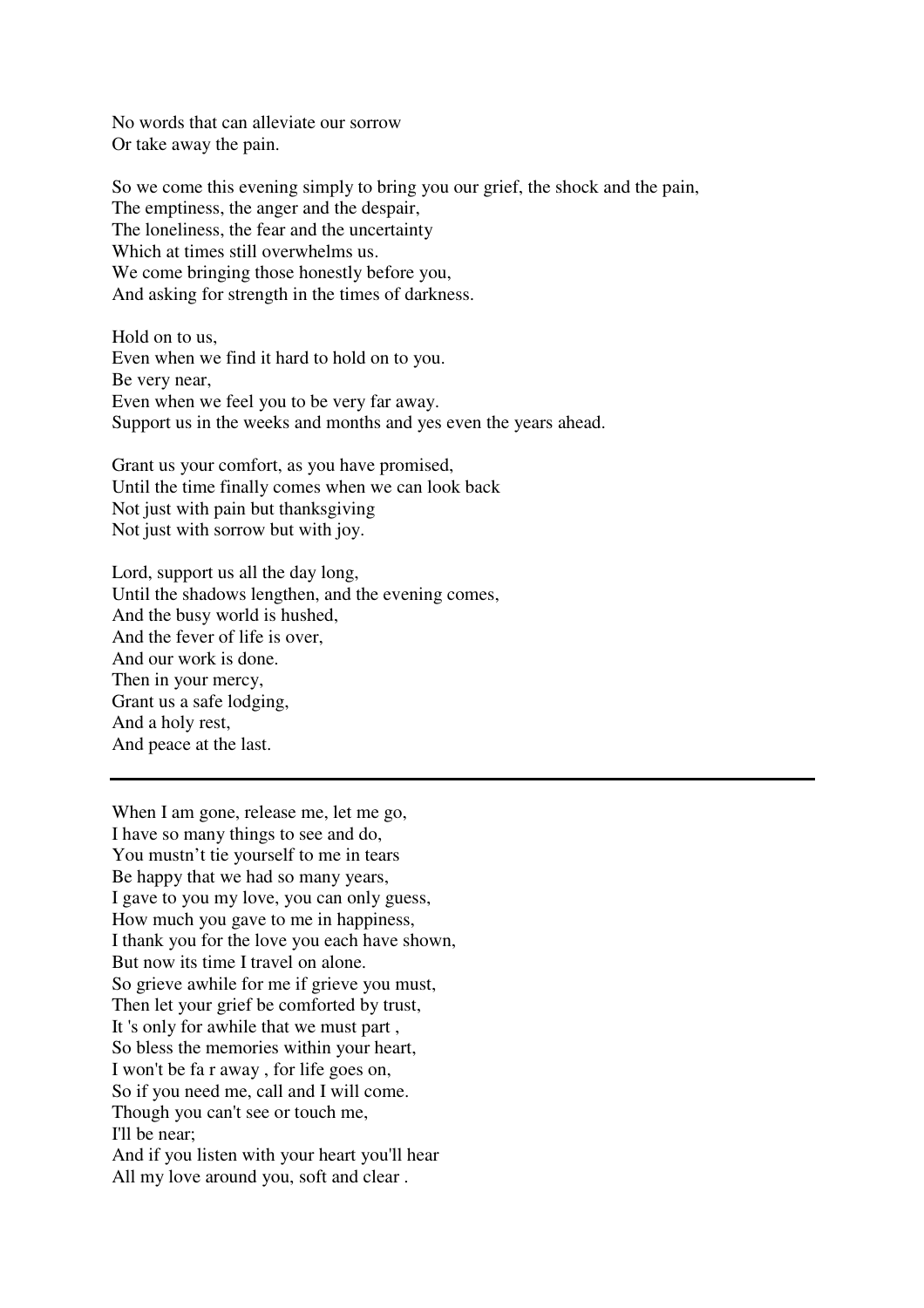And then when you must come this way alone, I'll greet you with a smile and a "WELCOME HOME"

#### *Death is nothing at all*

Death is nothing at all I have only slipped away into the next room. I am I, and you are you. Whatever we were to each other that we still are. Call me by my old fami liar name, speak to me in the easy way which you always used. Put no difference in your tone, wear no forced air of solemnity or sorrow. Laugh as we always laughed at the little jokes we enjoyed together. Let my name be ever the household word that it always was, Let it be spoken without effect , without the trace of a shadow on it. Life means all that it ever meant. It is the same as i t ever was; there is unbroken continuity. Why should I be out of mind because I am out of sight? I am waiting for you, for an interval, somewhere very near, just around the corner. All is well.

#### *Some Time*

Some time at eve, when the tide is low, I shall slip my moorings and sail away With no response to a friendly hail, In the silent hush of the twilight pale, When the night stoops down to embrace the day And the voices call in the water's flow — Some time at eve, when the tide is low, I shal l sl ip my moor ings and sai l away Through purple shadows that darkly trail O'er the ebbing tide of the unknown sea, And a ripple of waters to tell the tale Of a lonely voyager, sailing away To mystic isles, where at anchor lay The craft of those who have sailed before, O'er the unknown sea to the unknown shore.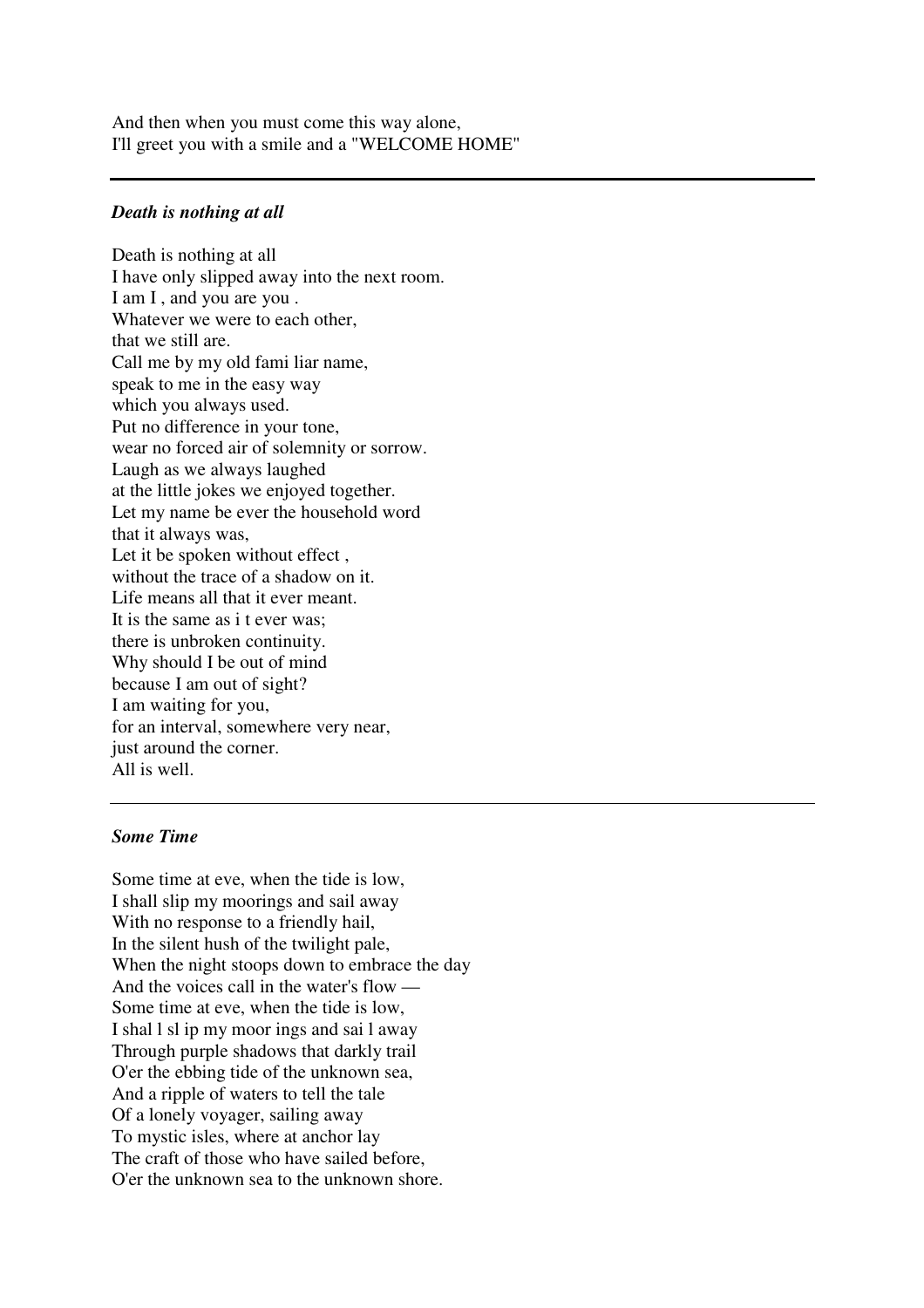A few who have watched me sail away Will miss my craft from the busy bay; Some friendly barks that were anchored near, Some loving souls that my heart held dear, In silent sorrow will drop a tear: But I shall have peacefully furled my sail In moorings sheltered from storm and gale And greeting the friends who have sailed before O'er the unknown sea to the unknown shore. *Anon* 

I can't change what you're going through, I have no words to make a difference, No answers or solutions To make things easier for you. But if it helps in any way, I want to say I care. Please know that even when you're lonely, You're not alone. I'll be here, Supporting you with all my thoughts, Cheering for you with all my strength, Praying for you with all my heart. For whatever you need, For as long as it takes — Lean on my love. *Kevin Mayhew* 

# *"Reflection for all our deceased parents, relatives and friends."*

You can shed tears that they have gone Or you can smile because they lived.

You can close your eyes and pray that they will come back Or you can open your eyes and see all that they have left.

Your heart can be empty because you cannot see them Or you can be full of the love that you shared with them.

You can turn your back on tomorrow and live yesterday Or you can be happy for tomorrow because of yesterday.

You can remember them and only that they have gone Or you can cherish their memory and let it live on.

You can cry and close your mind, be empty and turn your back Or you can do what they would have wanted –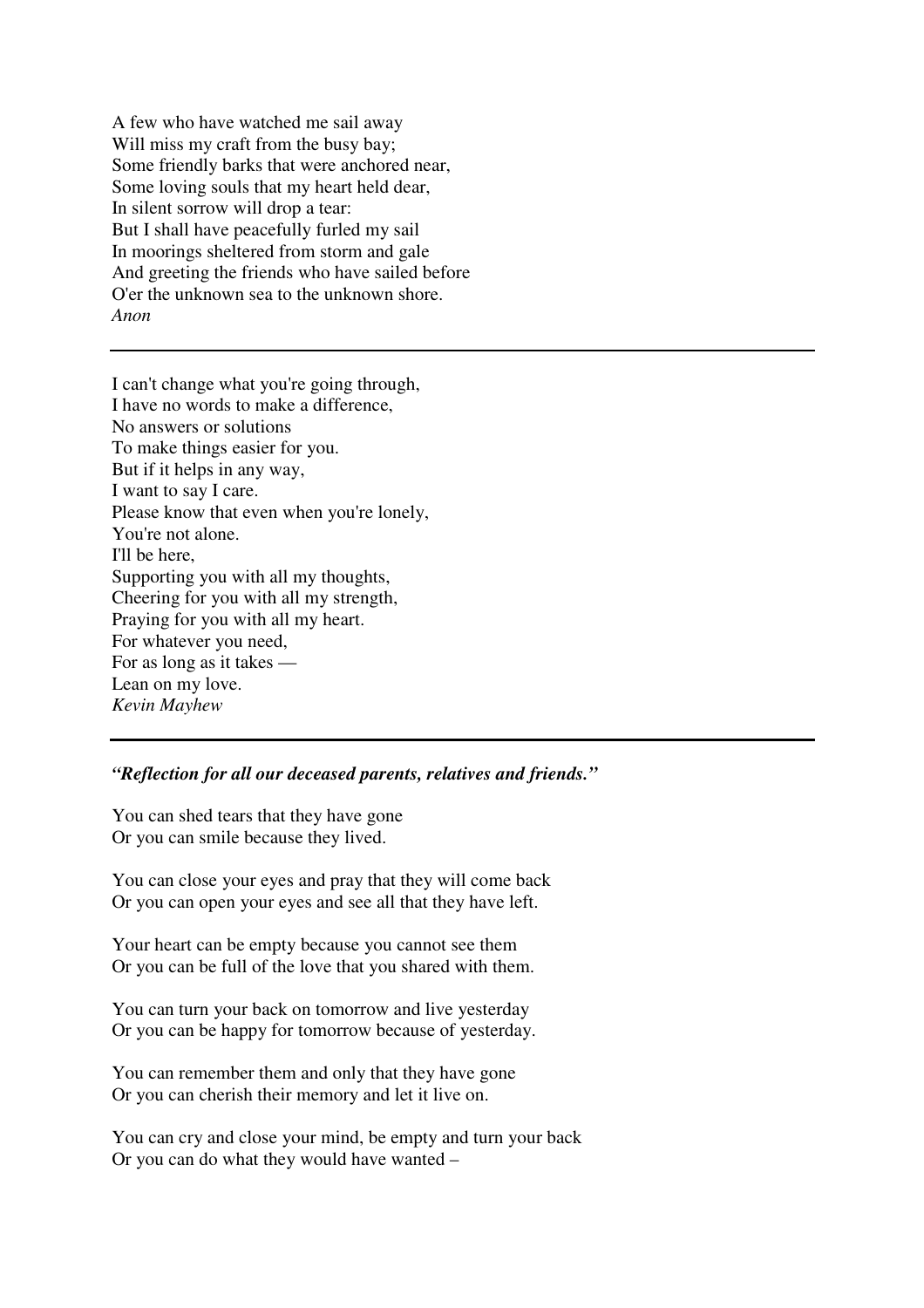Smile, love, play and go on.

# *David Harkins*

# *Words spoken at a memorial mass for a five-year-old girl named Grace.*

"The great tree stood circled by its wide branches, its bark marked with time and weather. The little tawny golden leaf was sheltered by the tree's great size and endurance, but the tree knew from its wisdom that all leaves had their season.

"The older leaves were already preparing for their descent to the moist earth; grumbl ing and sighing, aware of their crimped and broken edges and perforations by the beaks of birds. The discolouration of age had marred their original greenness and freshness.

"The old tree loved the little golden leaf. Age had never marked it or robbed it of its translucent, russet, delicate beauty. It had grace and ease of form. It whispered little stories to the tree, funny observations about the other leaves and daft things overheard from passing humans that made the tree shake its branches with gusts of laughter.

"The tree also told the little leaf stories that it had heard carried by the wind and human voices over decades….a sparrow falling was counted, and hairs on the human head numbered, and tears turned to joy.

"The leaf's favourite story was of a loving Shepherd who gathered in his little lambs. There was a place prepared that the human eye had never seen, nor ear heard, nor had entered into the mind of man; a place for those who loved the Good Shepherd. The fragmented and broken were made whole in this wonderful place.

"The time had come for the little leaf to flutter to the ground, dancing, floating, playing, spiralling and landing with a graceful pirouette.

"The great tree observed the spot where it had landed and marked it as sacred ground, and then allowed its own roots to relax into the welcoming soil because it knew the story of renewal and resurrection and was confident in all the comforting words the wind had carried down the ages about life and having it abundantly, and death having no sting." *M.G*.

#### *And God Said ...*

I said, "God, I hurt." And God said, "I know."

I said, "God, I cry a lot. " And God said, "That is why I gave you tears."

I said, "God, I am so depressed. " And God said, "That is why I gave you sunshine."

I said, "God, life is so hard." And God said, "That is why I gave you loved ones."

I said, "God, It hurts." And God said, "I know."

I said, "God, my loved one died."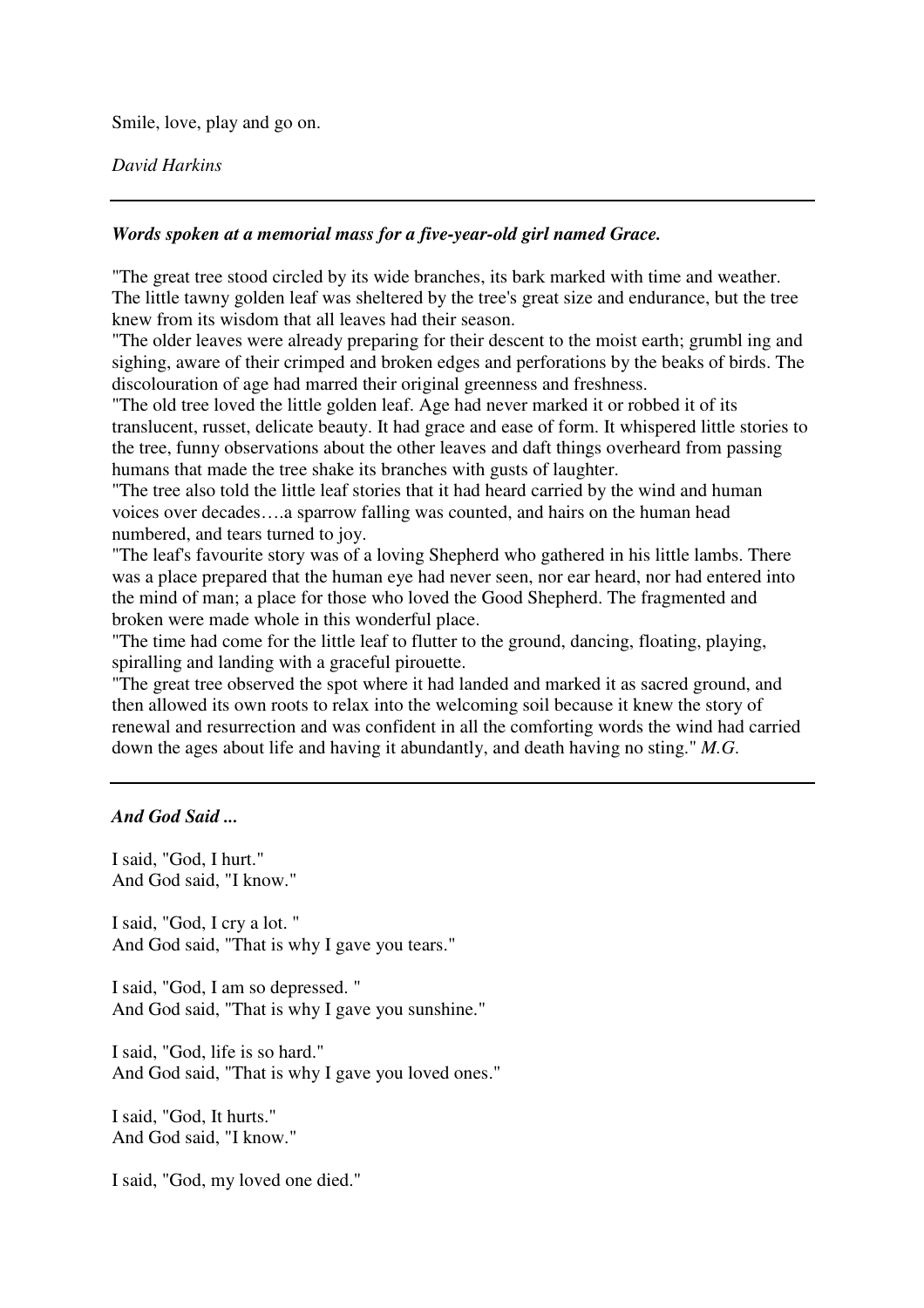And God said, "So did mine."

I said, "God, it is such a loss." And God said, "I saw mine nailed to a cross

I said, "God, but your loved one lives." And God said, "So does yours."

I said, "God, where are they now? And God said, "Mine is on my Right, and yours is in the Light."

I said, "God, it hurts." And God said, "I know."

Posted on the wall at the Oklahoma City Bombing Site by K.C. and Mike Kuzmic

# *Think of Me*

And when time has come between us And I can no longer be by your side Think not, but that in some way, I shall still be with you. Not one sun will rise or set, nor will a season pass, But I shall look as you make your life's journey I will share in your joys and sorrows Which must come even as the sun and the rain. Walk in the fields and among the trees Where the gentle breeze can touch your face And know that I am in its caress. Look for me in the face of a flower, And breathe deeply of my fragrance And when at any time, you can listen to the songbirds They will speak to you of me. Though grief must have its time, let it tarry not, or else, It will keep you from finding me again. Believe in this truth I give unto you For I will be with God And God is in all things.

#### *If Tomorrow Starts Without Me*

If tomorrow starts without me, And I'm not there to see, If the sun should rise and find your eyes All filled with tears for me; I wish so much you wouldn't cry The way you did today, While thinking of the many things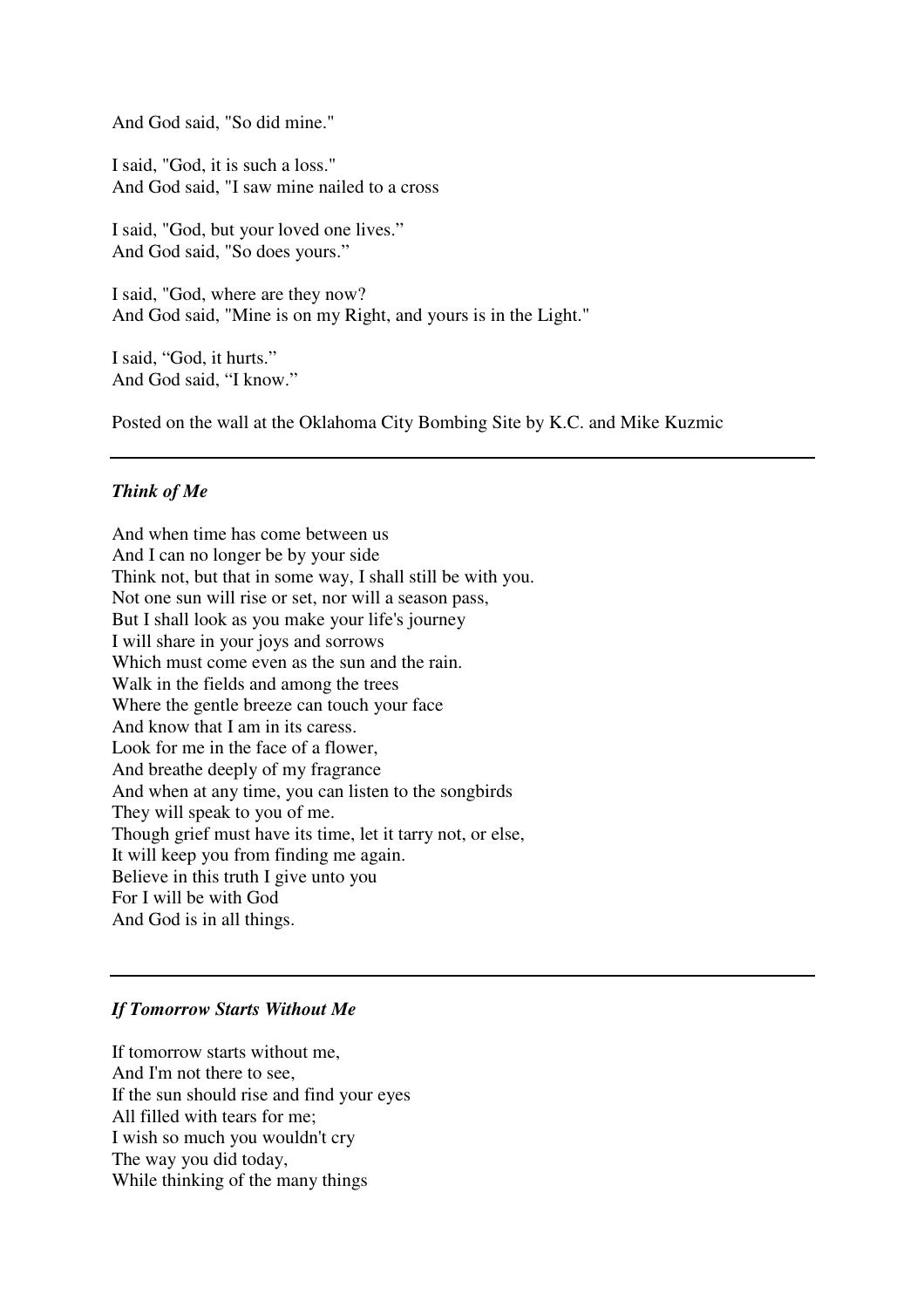We didn't get to say.

But when tomorrow starts without me, Please try to understand, That an angel came and called my name, And took me by the hand. But when I walked through Heaven's gates, I felt so much at home, When God looked down and smiled at me, He said, "This is eternity And al l I've promised you" Today your life on earth is past. But here life starts anew. So when tomorrow starts without me Don't think we're far apart, For every time you think of me, I'm right here, in your heart.

# *Gone From My Sight*

I am standing upon the seashore.

A ship at my side spreads her white sails to the morning breeze and starts for the blue ocean. She is an object of beauty and strength.

I stand and watch her until at length she hangs like a speck of white cloud just where the sea and sky come to mingle with each other.

Then, someone at my side says; "There, she is gone!"

"Gone where?"

Gone from my sight. That is all.

She is just as large in mast and hull and spar as she was when she left my side and she is just as able to bear her load of living freight to her destined port. Her diminished size is in me, not in her.

And just at the moment when someone at my side says, "There, she is gone!"; there are other eyes watching her coming, and other voices ready to take up the glad shout; "Here she comes!"

And that is dying.

*by Henry Van Dyke, a 19th Century clergyman, educator, poet, and religious writer.* 

# *Requiem*

Under the wide and starry sky, Dig the grave and let me lie. Glad did I live and gladly die, And I laid me down with a will. This be the verse you gave for me: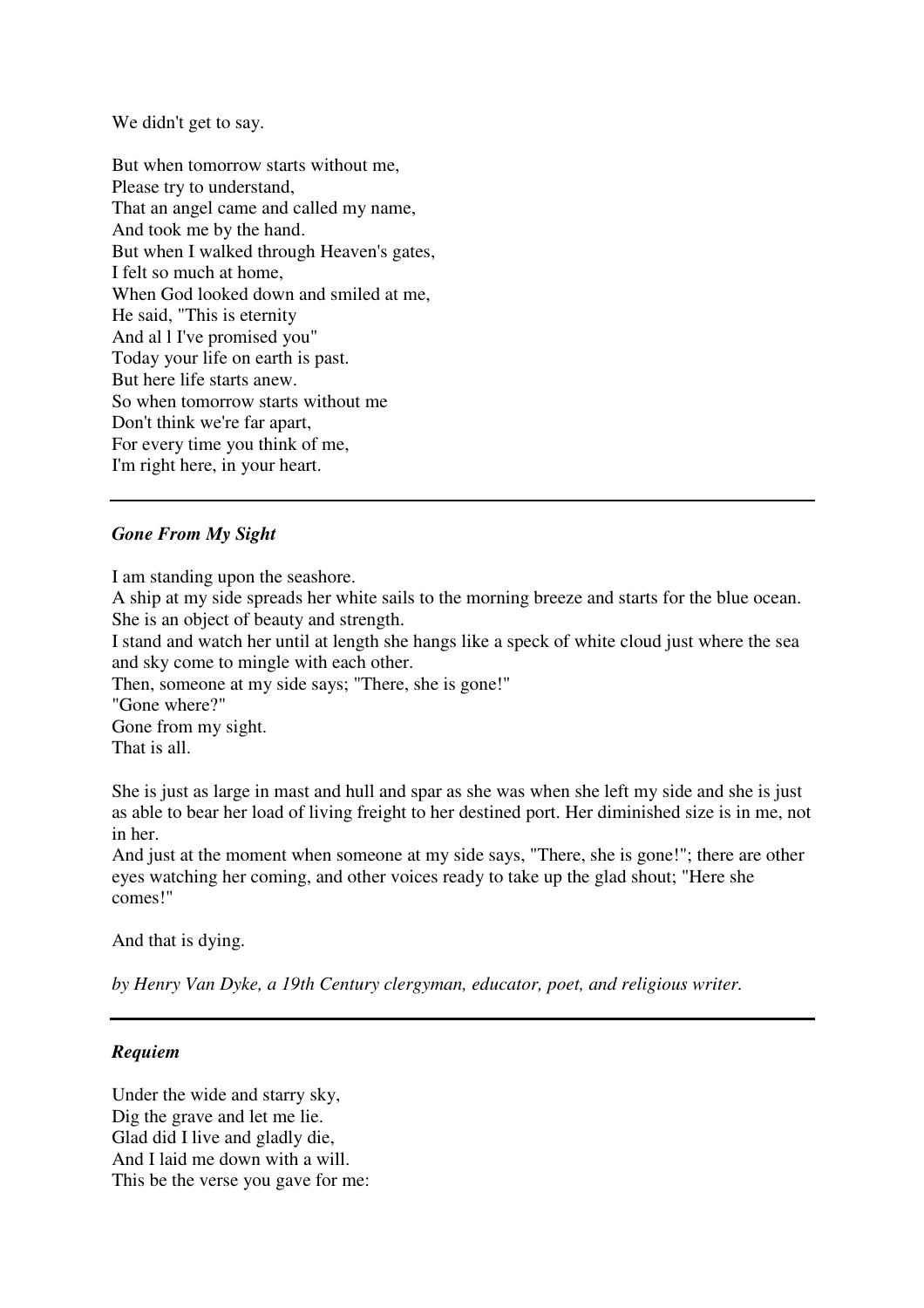Here he lies where he longed to be; Home is the sailor, home from the sea, And the hunter home from the hill.

*by Robert Louis Stevenson (1850-1894)* 

#### *Remember*

Remember me when I am gone away, Gone far away into the silent land; When you can no more hold me by the hand, Nor I half turn to go, yet turning stay. Remember me when no more, day by day, You tell me of our future that you planned: Only remember me; you understand It will be late to counsel then or pray. Yet if you should forget me for a while And afterwards remember, do not grieve: For if the darkness and corruption leave A vestige of the thoughts that I once had, Better by far you should forget and smile Than that you should remember and be said. *by Christina Georgina Rossetti (1830-1894)* 

# *Epitaph on a Child*

Here, freed from pain, secure from misery, lies A child, the darling of his parents' eyes: A gentler Lamb ne'er sported on the plain, A fairer flower will never bloom again: Few were the days allotted to his breath; Now let him sleep in peace his night of death. *by Thomas Gray (1716-1771)* 

# *To Those I Love*

If I should ever leave you, Whom I love To go along the silent way. . . Grieve not. Nor speak of me with tears. But laugh and talk of me As if I were beside you there. (I'd come. . .I'd come, Could I but find a way! But would not tears and And grief be barriers?)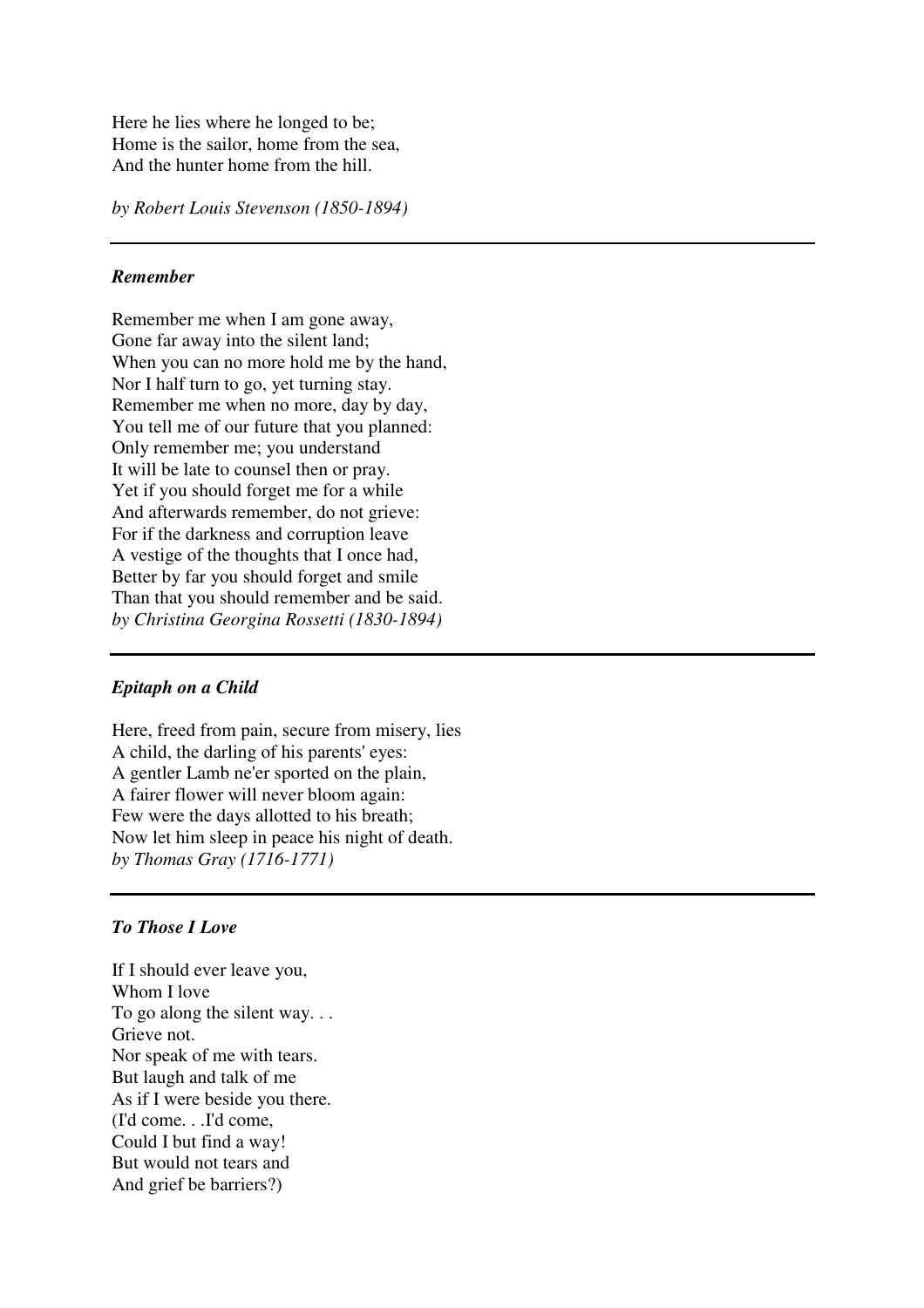And when you hear a song Or see a bird I loved, Please do not let the thought of me Be sad. . .for I am loving you Just as I always have. . . You were so good to me! There are so many things I wanted still to do. . . So many things I wanted to say to you. . . Remember that I did not fear. . . It was Just leaving you That was so hard to face. We cannot see beyond... But this I know: I loved you so. . . 'twas heaven here with you! *by Isla Paschal Richardson.* 

#### *I did not die*

Do not stand at my grave and weep; I am not there, I do not sleep. I am a thousand winds that blow. I am the diamond glints on snow. I am the sunlight on ripened grain. I am the gentle autumn rain. When you awaken in the morning's hush I am the swift uplifting rush Of quiet birds in circled flight. I am the soft stars that shine at night. Do not stand at my grave and cry; I am not there, I did not die.

*Author unknown.* 

# *To My Dear and Loving Husband*

If ever two were one, then surely we. If ever man were loved by wife, then thee; If ever wife was happy in a man, Compare with me, ye women, if you can. I prize thy love more than whole mines of gold, Or all the riches that the East doth hold. My love is such that rivers cannot quench, Nor aught by love from thee give recompense. Thy love is such I can no way reply; The heavens reward thee manifold, I pray.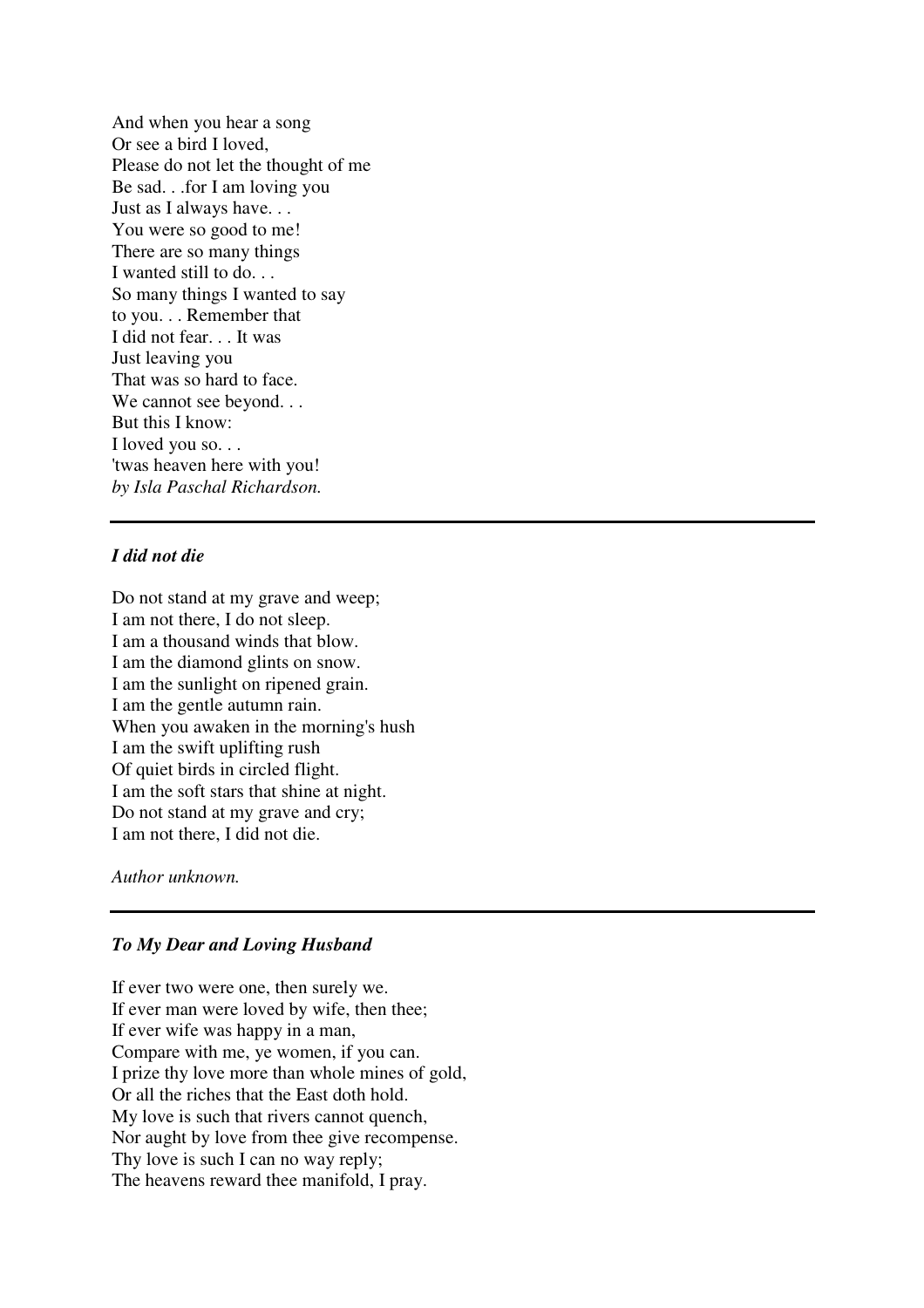Then while we live, in love let's so persever, That when we live no more we may live ever.

*by Anne Bradstreet (1612-1672)* 

# *Songs of the Death of Children (Kindertotenlieder)*

You must not shut the night inside you, But endlessly in light the dark immerse. A tiny lamp has gone out in my tent-- I bless the flame that warms the universe.

*by Friedrich Ruckert (1788-1866)* 

# *Turn Again to Life*

If I should die and leave you here a while, be not like others sore undone, who keep long vigil by the silent dust. For my sake turn again to life and smile, nerving thy heart and trembling hand to do something to comfort other hearts than thine. Complete these dear unfinished tasks of mine and I perchance may therein comfort you.

*by Mary Lee Hall,* 

# *Prayer of St. Francis of Assisi*

Lord, make me an instrument of Your Peace; Where there is hatred, let me sow Love; Where there is injury, pardon; Where there is doubt, faith; Where there is despair, hope; Where there is darkness, light; Where there is sadness, joy. O Divine Master, grant that I may seek not so much to be consoled, as to console; to be understood as to understand; to be loved as to love; for it is in giving that we receive; it is in pardoning that we are pardoned; and it is in dying that we are born to Eternal Life. Amen.

*Crossing the Bar Alfred Lord Tennyson*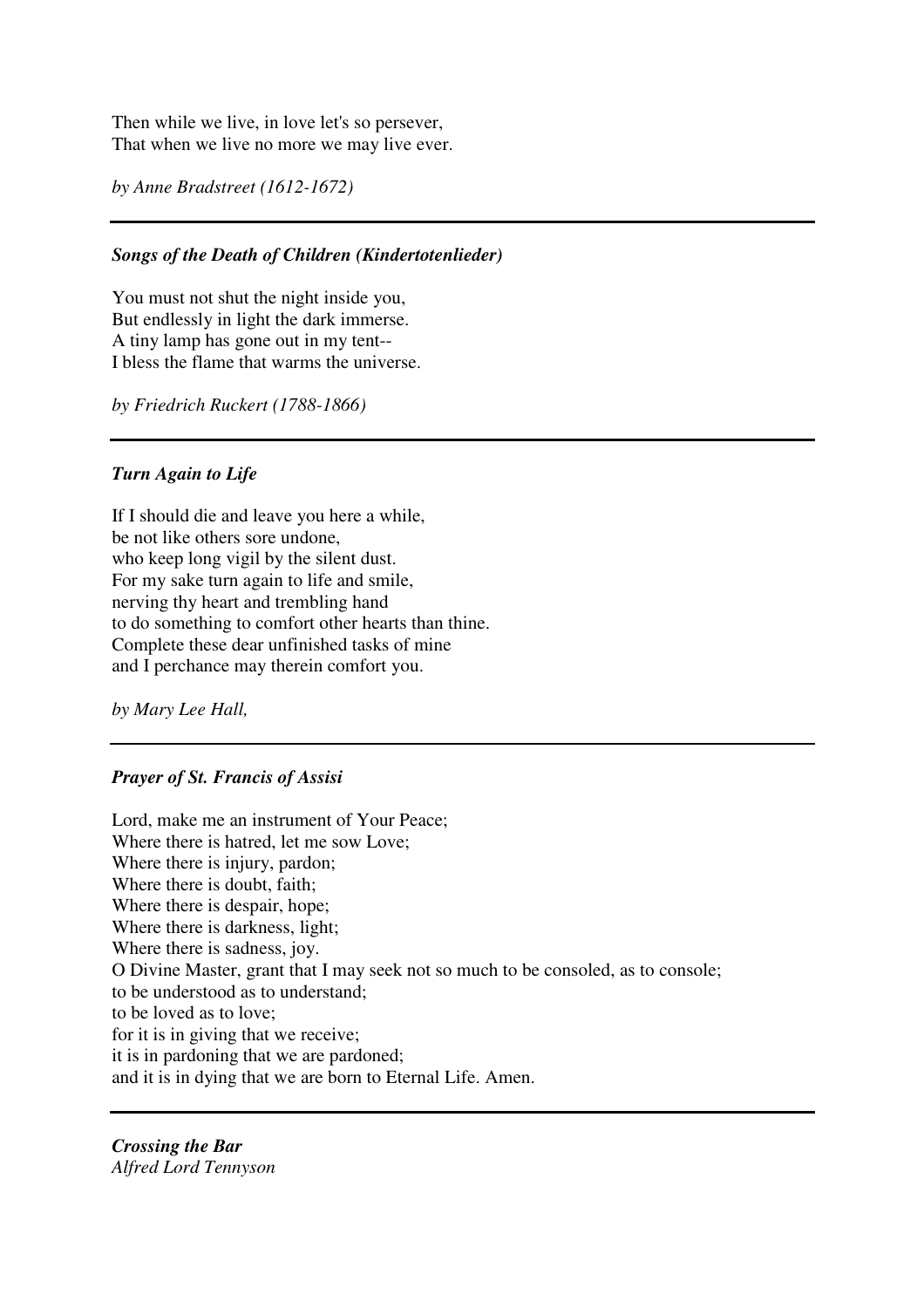Sunset and evening star, And one clear call for me! And may there be no moaning of the bar, When I put out to sea, But such a tide as moving seems asleep, Too full for sound and foam, When that which drew from out the boundless deep Turns again home. Twilight and evening bell, And after that the dark! And may there be no sadness or farewell, When I embark; For tho' from out our bourne of Time and Place The flood may bear me far, I hope to see my Pilot face to face When I have crost the bar.

# *On Death*

*Kahlil Gibran* 

You would know the secret of death.

But how shall you find it unless you seek it in the heart of life?

The owl whose night-bound eyes are blind unto the day cannot unveil the mystery of light.

If you would indeed behold the spirit of death, open your heart wide unto the body of life. For life and death are one, even as the river and the sea are one.

In the depth of your hopes and desires lies your silent knowledge of the beyond;

And like seeds dreaming beneath the snow your heart dreams of spring.

Trust the dreams, for in them is hidden the gate to eternity.

Your fear of death is but the trembling of the shepherd when he stands before the king whose hand is to be laid upon him in honour.

Is the shepherd not joyful beneath his trembling, that he shall wear the mark of the king? Yet is he not more mindful of his trembling?

For what is it to die but to stand naked in the wind and to melt into the sun?

And what is it to cease breathing, but to free the breath from its restless tides, that it may rise and expand and seek God unencumbered?

Only when you drink from the river of silence shall you indeed sing.

And when you have reached the mountain top, then you shall begin to climb.

And when the earth shall claim your limbs, then shall you truly dance.

# *RESURRECTION Ronald Rolheiser*

"I never suspected Resurrection To be so painful To leave me weeping With joy